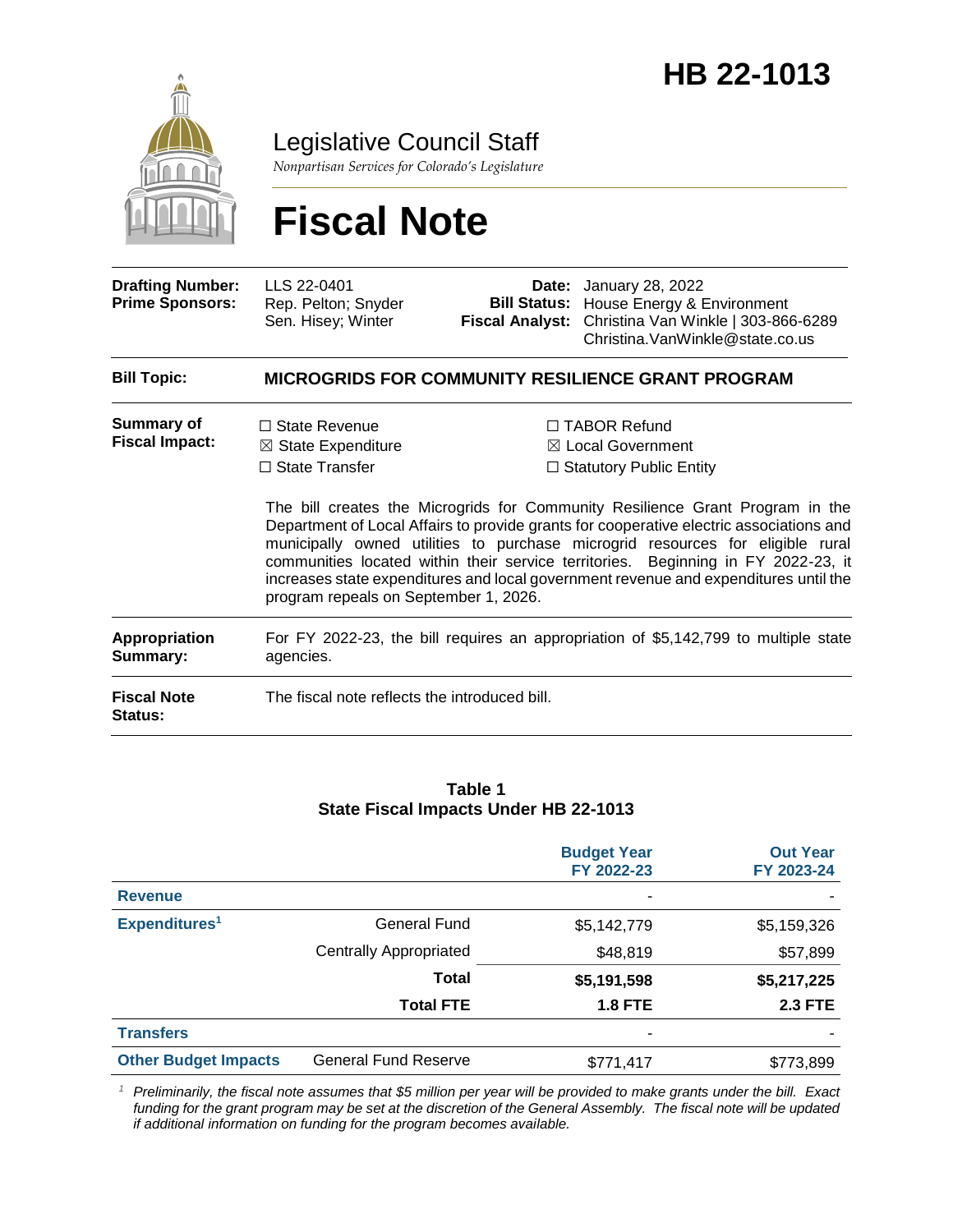Page 2

# January 28, 2022 **HB 22-1013**

### **Summary of Legislation**

The bill creates the Microgrids for Community Resilience Grant Program to be administered by the Division of Local Governments (DLG) in the Department of Local Affairs (DOLA), in collaboration with the Colorado Resiliency Office in DOLA. Cooperative electric associations and municipally owned utilities may apply to the DLG for a grant to purchase microgrid resources in eligible rural communities within the utility's service territory that are at significant risk of severe weather or natural disaster events and where community anchor institutions, as defined in the bill, are located.

Microgrids are defined as groups of interconnected electric loads and distributed energy resources with clearly defined electrical boundaries that can be connected to or disconnected from the electric grid. The microgrid functions as a single, controllable entity with respect to the electric grid.

DOLA, the DLG, and the Resiliency Office are authorized to use a portion of the grant money for the direct and indirect costs associated with administering the grant program. The DLG is required to collaborate with the Resiliency Office to develop a grant application process by October 1, 2022, and post information about the process including application forms and deadlines on the department's website. The DLG, in collaboration with the Resiliency Office, must consider the eligible rural community's degree of exposure to, and nature of interests that are at risk from, severe weather or natural disaster events, and the availability of alternative resources and financial resources to mitigate the risks.

Beginning October 1, 2023, the DLG must submit an annual report summarizing the grants awarded. The annual report must be published on DOLA's website and provided to relevant legislative committees. The grant program is repealed on September 1, 2026.

# **Background and Assumptions**

The average capacity of an installed microgrid is typically under 10 megawatts and, according to one study, costs between \$2 million and \$4 million per megawatt. 1 While the exact amount of funding for the grant program may be set by the General Assembly, the fiscal note assumes that \$5 million per year will be provided for this purpose. This amount would support the development of approximately 3 megawatts of microgrid capacity annually, assuming that grant recipients cover about half of the costs on a per megawatt basis. The actual number of projects supported, the amount of grant awards, and financial terms would be established by DOLA.

The Infrastructure Investment and Jobs Act, enacted in November, 2021, included \$3 billion in federal funds to the Smart Grid Investment Matching Grant Program, which remains available to fund eligible projects through September 30, 2026. 2 This federal funding may impact the demand for state-level funding for microgrid investments.

<sup>2</sup> Information about the Smart Grid Investment Grant Program can be found online at:

https://www.smartgrid.gov/recovery\_act/overview/smart\_grid\_investment\_grant\_program.html

 $\overline{a}$ <sup>1</sup> National Renewable Energy Laboratory. 2018. Phase 1 Microgrid Cost Study: Data Collection and Analysis of Microgrid Costs in the United States. Available at[: https://www.nrel.gov/docs/fy19osti/67821.pdf.](https://www.nrel.gov/docs/fy19osti/67821.pdf)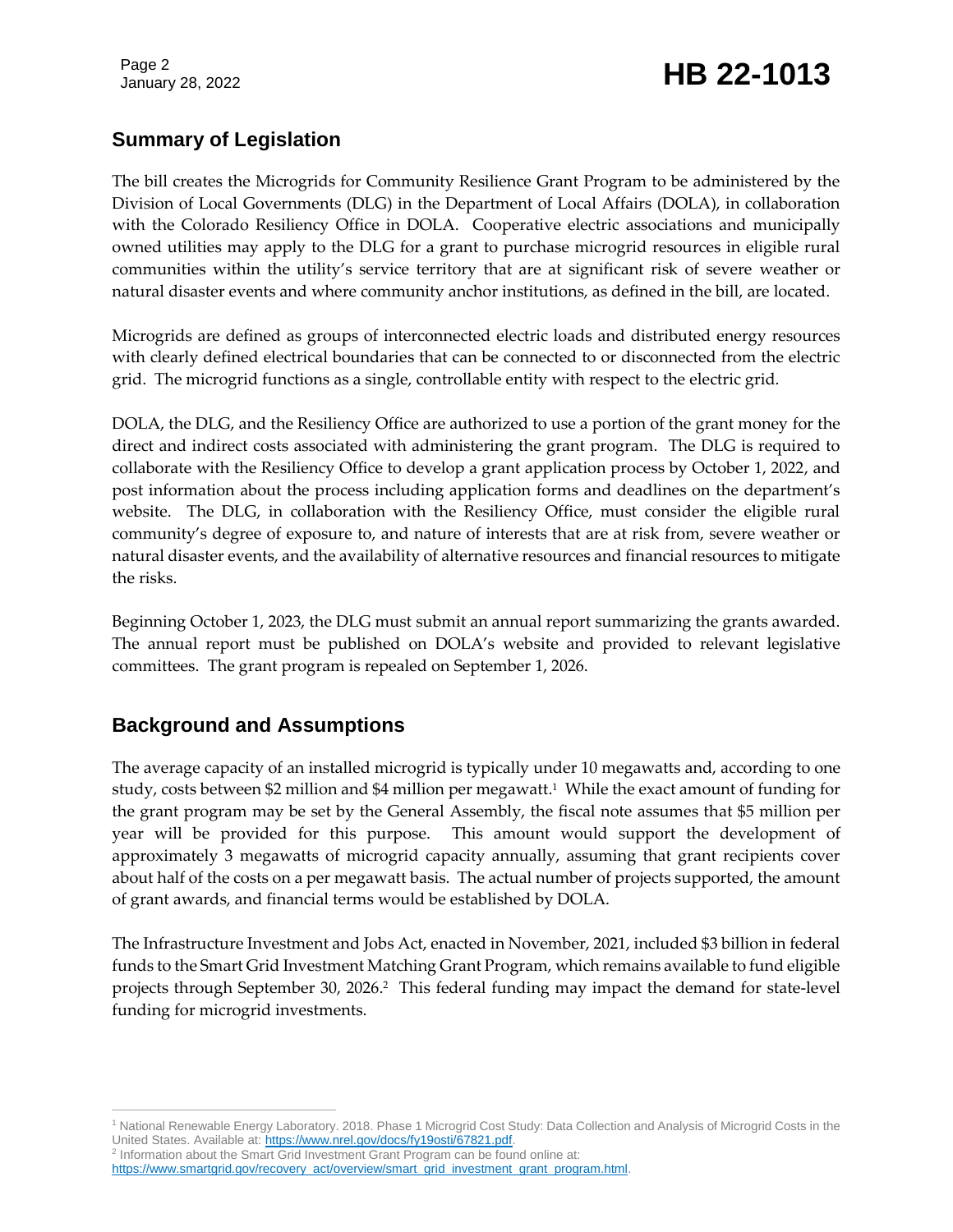# **State Expenditures**

The bill increases state expenditures in multiple state agencies by \$5,191,598 in FY 2022-23 and \$5,217,225 in FY 2023-24 and ongoing until the program is repealed, paid from the General Fund. The exact amount of funding for grants may be set by the General Assembly and may differ from this estimate. Program costs are shown in Table 2 and detailed below.

#### **Table 2 Expenditures Under HB 22-1013**

|                                           |                  | FY 2022-23     | FY 2023-24     |
|-------------------------------------------|------------------|----------------|----------------|
| <b>Department of Local Affairs</b>        |                  |                |                |
| <b>Personal Services</b>                  |                  | \$107,506      | \$129,008      |
| <b>Operating Expenses</b>                 |                  | \$2,160        | \$2,700        |
| <b>Capital Outlay Costs</b>               |                  | \$12,400       |                |
| Grant Funding <sup>1</sup>                |                  | \$5,000,000    | \$5,000,000    |
| Centrally Appropriated Costs <sup>2</sup> |                  | \$44,956       | \$52,415       |
| FTE - Personal Services                   |                  | 1.6 FTE        | 2.0 FTE        |
| <b>DOLA Subtotal</b>                      |                  | \$5,167,022    | \$5,184,123    |
| <b>Colorado Energy Office</b>             |                  |                |                |
| <b>Personal Services</b>                  |                  | \$20,713       | \$27,618       |
| <b>Operating Expenses</b>                 |                  |                |                |
| <b>Capital Outlay Costs</b>               |                  |                |                |
| Centrally Appropriated Costs <sup>1</sup> |                  | \$3,863        | \$5,484        |
| FTE - Personal Services                   |                  | $0.2$ FTE      | 0.3 FTE        |
| <b>CEO Subtotal</b>                       |                  | \$24,576       | \$33,102       |
|                                           | <b>Total</b>     | \$5,191,598    | \$5,217,225    |
|                                           | <b>Total FTE</b> | <b>1.8 FTE</b> | <b>2.3 FTE</b> |

*<sup>1</sup> Grant funding is at the discretion of the General Assembly and may differ from this estimate.*

*<sup>2</sup> Centrally appropriated costs are not included in the bill's appropriation.*

**Department of Local Affairs.** The Department of Local Affairs requires staff to develop the grant application process, implement the grant program, conduct outreach, and prepare legislative reporting. Staff will be responsible for creating and managing the program, overseeing the grant application process, managing award recipients, and developing contracts. First-year costs assume a September 1 start date and are prorated for the General Fund pay date shift. Standard operating and capital outlay costs are included. These administrative costs would increase if more than \$15 million per year is provided for grants and would be addressed in a revised fiscal note, if necessary.

*Grant funding***.** As outlined in the Background and Assumptions section above, the fiscal note estimates that \$5 million per year would be a reasonable amount to support microgrid capacity projects in rural areas of the state. However, the exact amount of funding may be set by the General Assembly and DOLA would manage the number and amount of awards to fit within available appropriations. The appropriate level of funding may also decrease over time as eligible projects are completed. It is assumed that future year funding will be addressed through the annual budget process once more is known about program participation and long-term plans for microgrid projects.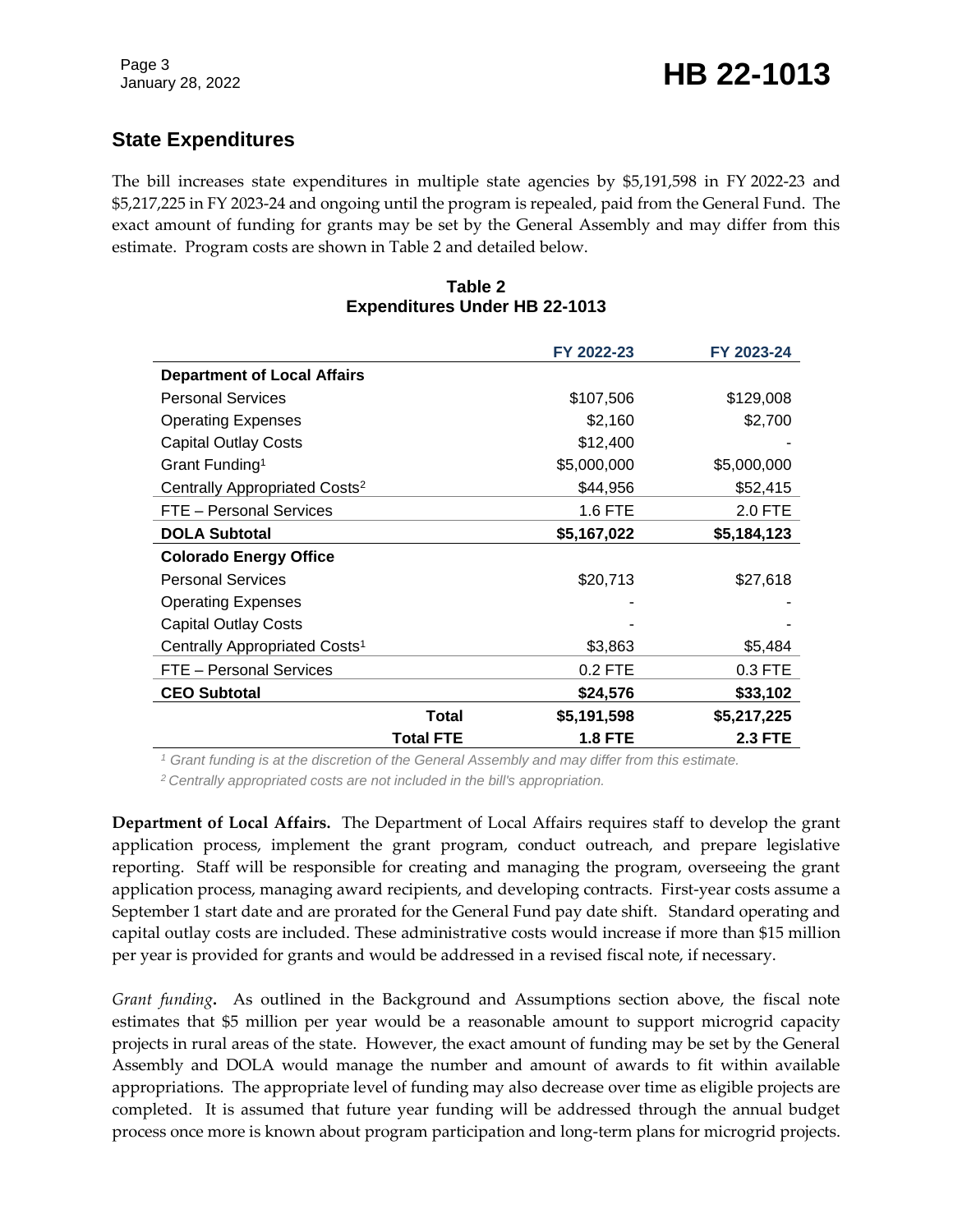**Colorado Energy Office**. The Colorado Energy Office (CEO) will require 0.3 FTE to provide technical assistance to the DOLA in designing the program, reviewing grant applications for technical requirements and feasibility, recommending and prioritizing applications based on need and suitability, and other technical assistance as needed. Costs are prorated in the first year for the September start date and General Fund paydate shift.

**Centrally appropriated costs.** Pursuant to a Joint Budget Committee policy, certain costs associated with this bill are addressed through the annual budget process and centrally appropriated in the Long Bill or supplemental appropriations bills, rather than in this bill. These costs, which include employee insurance and supplemental employee retirement payments, are shown in Table 2.

#### **Other Budget Impacts**

**General Fund reserve.** Under current law, an amount equal to 15 percent of General Fund appropriations must be set aside in the General Fund statutory reserve beginning in FY 2022-23. Based on this fiscal note, the bill is expected to increase the amount of General Fund held in reserve by \$771,417 in FY 2022-23 and \$773,899 in FY 2023-24, which will decrease the amount of General Fund available for other purposes. The exact impact of the bill on the General Fund reserve will depend on the amount of grant funding provided.

### **Local Government**

Beginning in FY 2022-23, municipalities that apply for and are awarded grant funding will receive additional revenue and have additional workload and expenditures to implement the microgrid projects.

# **Technical Note**

The bill requires DOLA to develop a grant application process by October 1, 2022. The bill also authorizes DOLA to determine other critical community service facilities by rule. Based on the effective date of this bill, staff will not be hired until September 1, 2022, to begin developing the grant application process and support rulemaking. Therefore, the grant application process and rulemaking may be completed after the October 1, 2022 deadline.

# **Effective Date**

The bill takes effect 90 days following adjournment of the General Assembly sine die, assuming no referendum petition is filed.